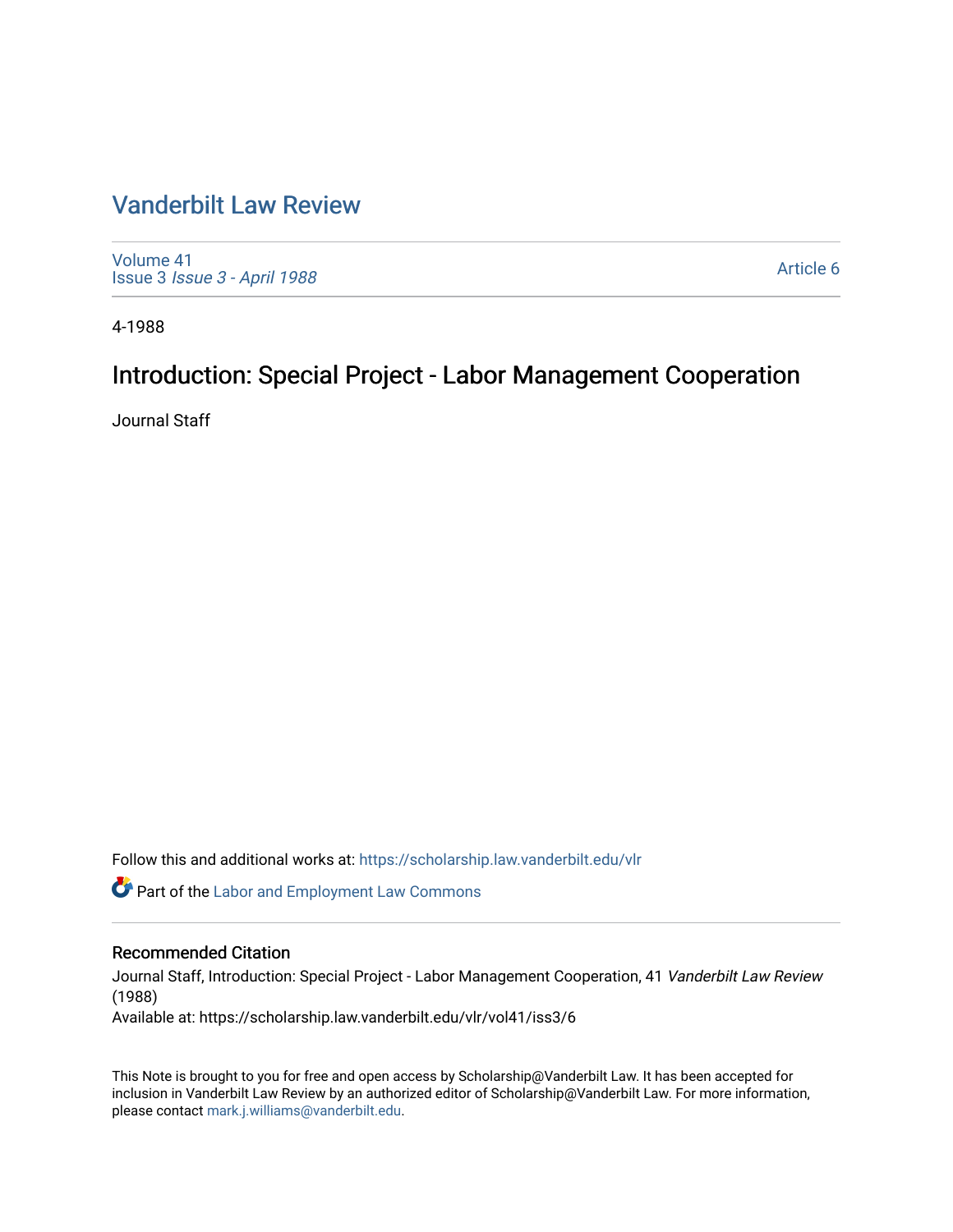# **SPECIAL PROJECT: LABOR-MANAGEMENT COOPERATION**

| The Future of Labor-Management<br>Efforts Under Section $8(a)(2)$ of                                                                       | 545 |
|--------------------------------------------------------------------------------------------------------------------------------------------|-----|
| The Viability of Distinguishing Between<br>Mandatory and Permissive Subjects<br>of Bargaining in a Cooperative                             |     |
| Hybrid Employees: Defining and<br>Protecting Employees Excluded from<br>the Coverage of the National Labor                                 | 601 |
| Alternatives to the United States<br>System of Labor Relations: A<br>Comparative Analysis of the Labor<br>Relations Systems in the Federal |     |
|                                                                                                                                            |     |
|                                                                                                                                            |     |

537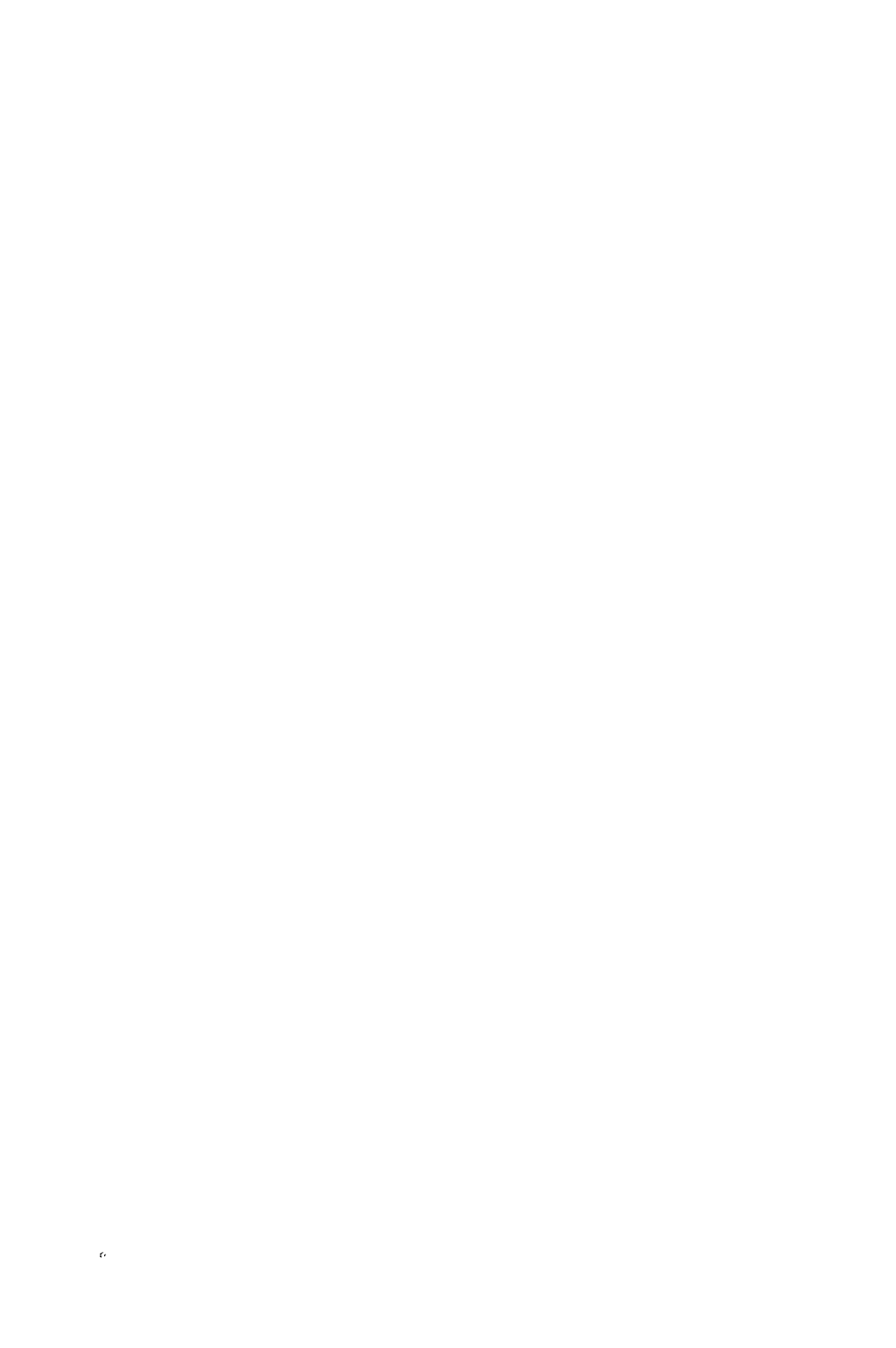## **Introduction**

In the midst of the industrial strife and upheaval of the 1930s, the United States Congress, with the passage of the National Labor Relations Act (NLRA), $^1$  established the legal framework that regulates the rights and interests of both labor and management through an adversarial collective bargaining process.<sup>2</sup> As domestic businesses have expanded to serve a worldwide market, however, the modern labormanagement relationship is experiencing intense pressure from foreign competition that is rattling the adversarial process' foundations. In an attempt to raise productivity and quality, many American businesses have participated in cooperative efforts with employees, focusing on employee participation in the traditionally management oriented decisionmaking process.<sup>3</sup> Labor unions, in order to attract additional employees and increase diminishing memberships, also have become more receptive to cooperative proposals.4 Many of these innovative labormanagement cooperative ventures, designed to bolster the marketability of United States companies, have created labor-management relationships that were not envisioned **by** the drafters of the NLRA, and, indeed, some of which do not fit within the current labor law scheme at all. This potential conflict between cooperative efforts and modern labor policy has provoked a study **by** the United States Department of Labor to assess whether the current legal framework is adequate to meet the needs of our evolving domestic enterprises.<sup>5</sup>

**A 1982** survey found that at least one-third of the Fortune **500** companies, with both organized and unorganized work forces, have some form of participative management or quality of work life program in operation. **. . .** This one-third figure reflects the whole gamut of participative programs from a mere suggestion box to state-of-the-art experiments in worker and union involvement in traditionally exclusive management areas.

**<sup>1.</sup> Ch. 372, § 1,** 49 Stat. 449 **(1935)** (current version at **29 U.S.C. §§ 151-187 (1982)** (as amended)) (also referred to as the Wagner Act).

<sup>2.</sup> In the context of the NLRA, and in its usage throughout this Special Project, the term "labor" refers to both union and nonunion employees. In **1935** Congress passed the original NLRA in order to ensure legislatively that employees possess the right to organize unions and to bargain collectively with their employers. These rights are aimed at union representation, but are granted to all employees as a matter of individual choice.

**<sup>3.</sup>** As Deputy Under Secretary of the United States Department of Labor Stephen Schlossberg and his executive assistant, Steven Fetter, note in a recent report:

Schlossberg **&** Fetter, *U.S. Labor Law and the Future of Labor-Management Cooperation,* **37** LAB. **L.J. 595, 596 (1986)** (footnote omitted).

<sup>4.</sup> Comment, *The Saturnization of American Plants: Infringement or Expansion of Workers' Rights?,* **72 MINN.** L. REv. **173, 178 (1987).**

**<sup>5.</sup>** Schlossberg **&** Fetter, *supra* note **3,** at **595.** The preface to the initial study reads in perti-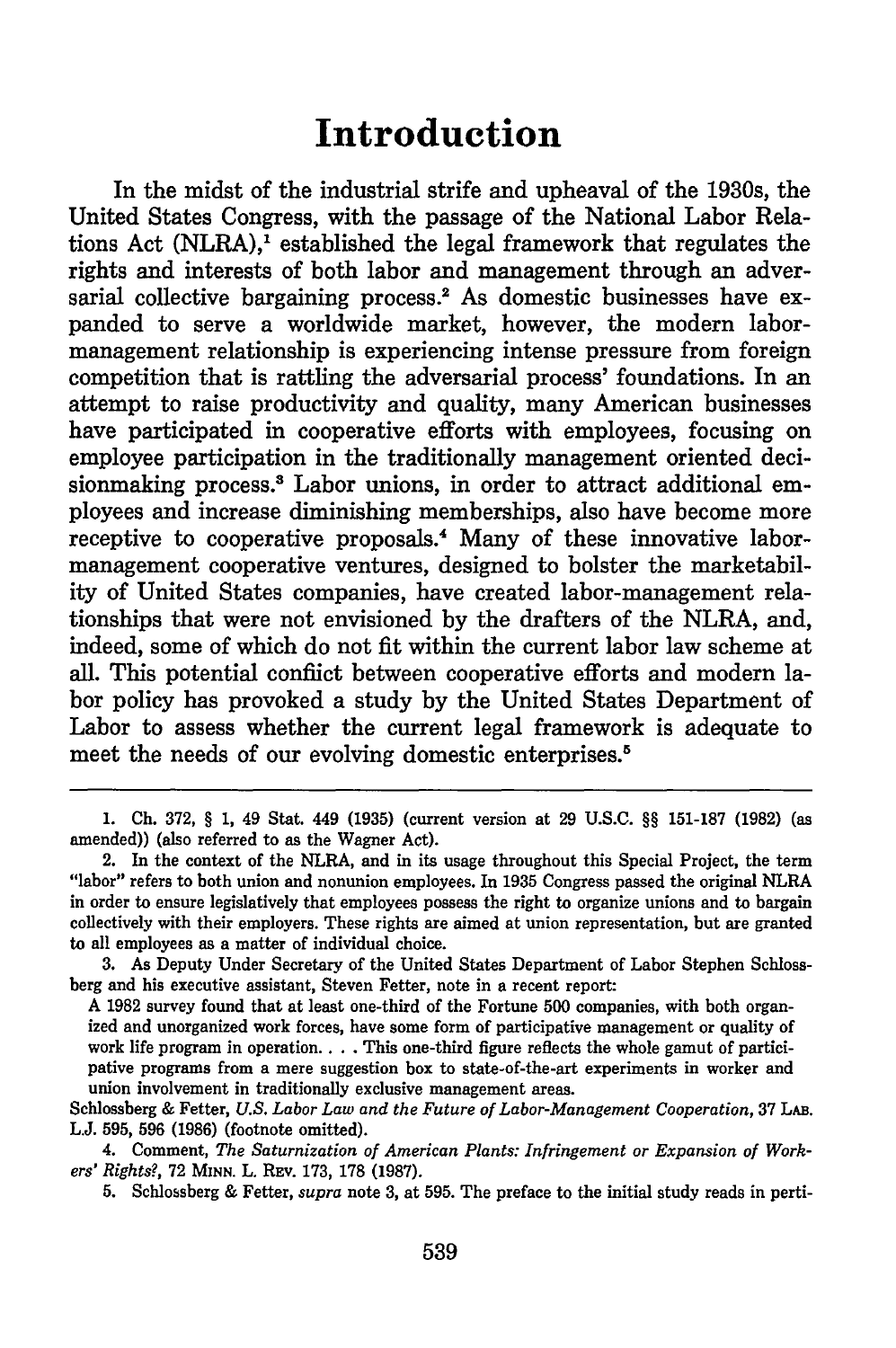**A** current example of the juxtaposition of the new labor-management cooperative approach to industrial relations<sup>6</sup> and the established federal labor laws is the labor agreement entered into **by** General Motors Corporation and the United Automobile, Aerospace and Agricultural Implement Workers of America **(UAW)** setting forth certain terms and conditions of employment7 for the Saturn facility, General Motors' new subsidiary located in Spring Hill, Tennessee.<sup>8</sup> Among the provisions of the Saturn Agreement is a recognition clause in which General Motors acknowledges that the **UAW** will be the labor representative at the Saturn plant prior to the hiring of the start-up employees.9 Relying on sections 7 and  $8(a)(1)$ ,  $(2)$ , and  $(3)$  of the NLRA,<sup>10</sup> the National

nent part:

Potential conflict between current Federal labor laws and labor-management cooperative efforts has led the **U.S.** Department of Labor to embark on a study, using its own resources and inviting the assistance of outside experts, to review the nation's labor laws and collective bargaining traditions and practices that may inhibit improved labor-management relations. The study is designed to assess whether the existing framework impedes, or, indeed, totally bars, many of the cooperative efforts the Department is encouraging and publicizing; and, if so, whether, through interpretation or modification, the laws can be made to support both the ingredients and the goals of labor-management cooperation rather than conflict with them.

**U.S.** DEP'T OF LABOR, BUREAU **OF LABOR-MANAGEMENT RELATIONS AND** COOPERATIVE PROGRAMS, *U.S. Labor Law and the Future of Labor-Management Cooperation* preface (1986).

6. Labor-management cooperation is not a new phenomenon in the United States. In the 1920s some private railway carriers maintained employer-employee committees that had been established during World War I. *See* Guzda, *Industrial Democracy: Made in the U.S.A.,* 107 MONTHLY LAB. REV., May 1984, at 26.

7. Memorandum of Agreement Between Saturn Corp. and the United Auto Workers, June 28, 1985, *reprinted in* Daily Lab. Rep. **(BNA)** No. 107 (June 4, 1986) (LEXIS, Labor library, DLABRT file) [hereinafter Saturn Agreement]. The Saturn Agreement goes on to detail the various structure and responsibilities of the work units at the plant.

8. General Motors and the UAW committed to the Saturn Project with the expectation that their extraordinary partnership would enable General Motors to compete in the subcompact car market. *See* Saturn Agreement, *supra* note 7, at 1.

*9. See id.* at 2. The full text of the recognition clause reads:

The success of Saturn is fully dependent on its people. Hiring and retention of experienced, dedicated personnel is essential. It is recognized that the best source of such trained automotive workers is found in the existing GM-UAW workforce. Therefore, to insure a fully qualified workforce, a majority of the full initial complement of operating and skilled technicians in Saturn will come from GM-UAW units throughout the United States.

During the period of organization and start-up, certain particular skilled personnel will be required, including operating technicians and skilled technicians, virtually all of whom will come from UAW-represented units; therefore, the UAW is recognized as the bargaining agent for the operating and skilled technicians in the Saturn manufacturing complex. *Id.*

10. Section 7 of the NLRA protects employee organizational rights, including their freedom "to form, join, or assist a labor organization, to bargain collectively through representatives of their own choosing, and to engage in concerted activities," as well as their right "to refrain from any or all such activities." 29 U.S.C. § 157 **(1982).** Section 8(a)(1) makes employer interference with these rights an unfair labor practice. *Id.* § 158(a)(1). The Foundation claimed that General Motors' recognition of the UAW as the exclusive bargaining agent before any employees were actually hired interfered with rights of future employees to choose their own form of representation. *See* Letter

540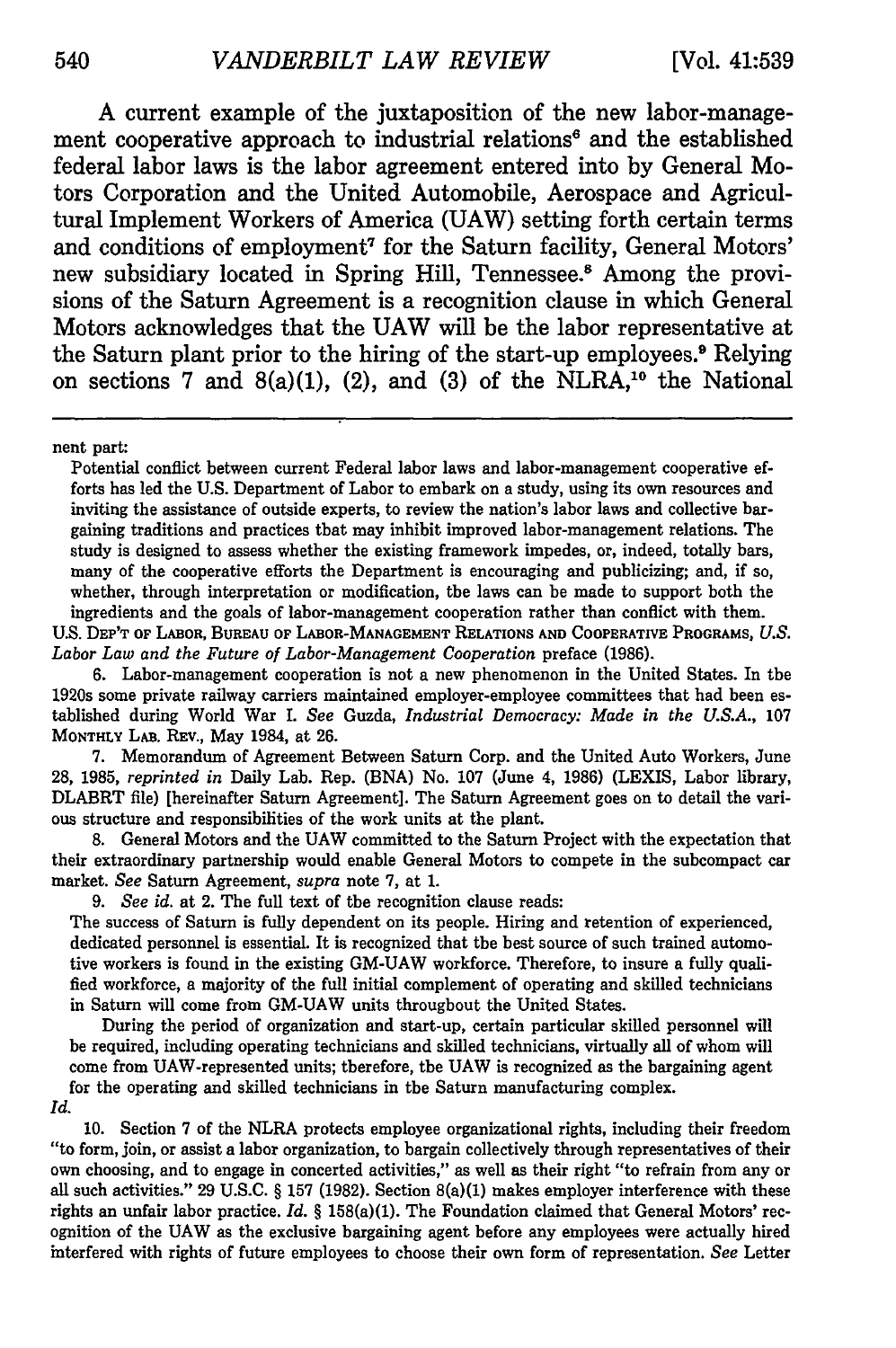Right to Work Legal Defense Foundation, Inc. (the Foundation)" filed unfair labor charges with the National Labor Relations Board (the NLRB) challenging the Agreement's premature recognition of the **UAW** as the bargaining agent for Saturn employees and the implementation of a discriminatory hiring policy giving **UAW** members preferential status. In dismissing the Foundation's charges, the General Counsel for the NLRB concluded that General Motors' recognition of the **UAW** was not premature.<sup>12</sup> The General Counsel maintained that the Agreement's pre-employment agreement simply conditioned recognition on the UAW's attainment of a majority status at the Saturn facility.<sup>13</sup>

The UAW-General Motors Saturn Agreement represents an alternate managerial philosophy under which management embraces labor as a partner in the actual decisionmaking hierarchy of the enterprise. The bedrock principle motivating this cooperative effort is one of

Section 8(a)(3) prohibits discrimination in hiring practices, although it does allow the use of a union security clause if the union meets certain criteria. *See* 29 U.S.C. § 158(a)(3) (1982). Under a union security clause, an employee may be required to join a union as a condition of employment. A union receiving unlawful employer support under  $\S 8(a)(2)$  cannot meet the  $\S 8(a)(3)$  requirements, and thus cannot use a union security clause in its collective bargaining contract. The Foundation argued that because the UAW had received unlawful support, it could not qualify for this exception and was thus bound by the general prohibition of discrimination. *See* Alston Letter, *supra,* at 6.

11. The National Right to Work Legal Defense Foundation describes itself as an organization dedicated to "[d]efending America's working men and women against the injustices of compulsory unionism." Notation from Foundation's letterhead (on file with the *Vanderbilt Law Review).*

12. *NLRB General Counsel Orders Dismissal of Charges Regarding UAW-GM Saturn Pact,* Daily Lab. Rep. (BNA) No. 107 (June 4, 1986) (LEXIS, Labor library, DLABRT file) [hereinafter Daily Lab. Rep. No. 107]; *see* Comment, *supra* note 4, at 175 n.8 (discussing the general format for dealing with an unfair labor practice charge is dealt).

**13.** *See* Daily Lab. Rep. No. 107, *supra* note 12. The General Counsel's decision appears to be the result of a two-part analysis. First, recognizing "the validity of the agreement to vie preferential hiring rights to current General Motors employees who are represented by the UAW," the General Counsel determined that the Agreement was consistent with prior NLRB and United States Supreme Court cases that required employers to bargain with unions about the effects of a managerial decision which might have adverse consequences for union workers. *Id.* Then, by reading into the Saturn Agreement a clause that conditions recognition upon the UAW's attainment of a majority status at Saturn, the General Counsel found that General Motors did not prematurely recognize the UAW. As the General Counsel explained, "[T]he legal effect of the agreement is only that General Motors will recognize the UAW in the future, if and when a majority of employees working at Saturn freely choose to be represented by the UAW at that facility." *Id.* To further support its position, the General Counsel noted that the Saturn Agreement, having no fixed term, was not a contract bar. Thus, the employees to be hired at Saturn, through petition to decertify the UAW or to select another union, could freely exercise their right to be unrepresented or to be represented by another union. *Id.*

from Rossie D. Alston, Attorney for the National Right to Work Legal Defense Foundation, to Rosemary Collyer, General Counsel, Division of Advice of the NLRA 5, 7 (July 16, 1986) [hereinafter Alston Letter] (copy on file with the *Vanderbilt Law Review).*

The Foundation also claimed that the recognition of the UAW constituted unlawful employer support of a labor organization, in violation of § 8(a)(2). *Id.* at 5. For a discussion of § 8(a)(2), see generally *infra* Special Project Note, *Future Cooperative Efforts* 545.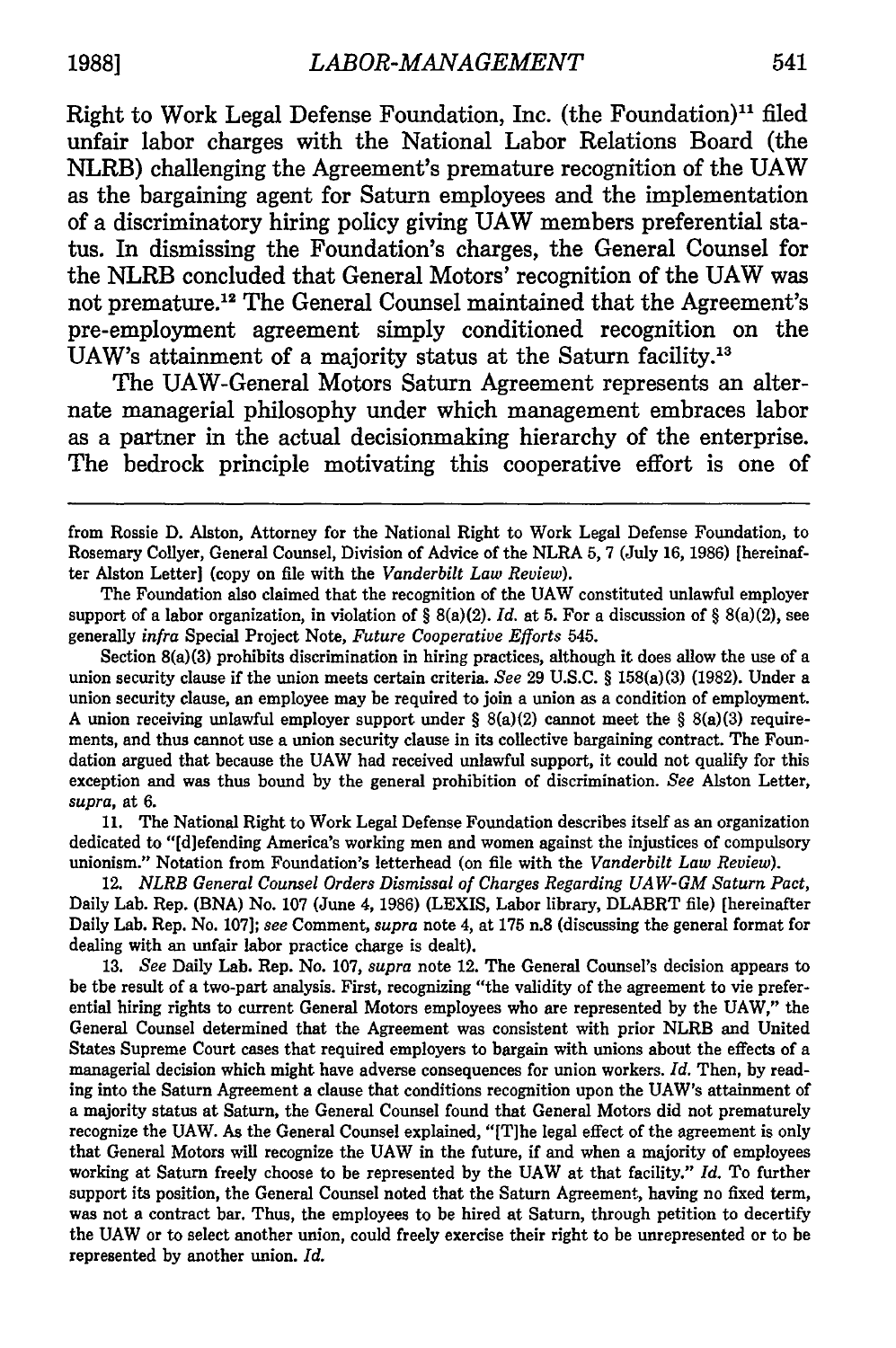human relations: the more that workers participate in the operations of the business, the more workers feel their individual contributions add to the quality and success of the product. The desired results are a more congenial collective bargaining relationship and a more competitive product. As the Foundation's challenge of the Saturn Agreement and, consequently, the General Counsel's liberal interpretation of the Agreement<sup>14</sup> demonstrate, however, current labor policies may impede rather than encourage this new cooperative approach to labor-management relations.<sup>15</sup>

This apparent ambiguity concerning the legality of labor-management cooperation raises several questions about the state of our labor policy and the future of our business community. For example, what are the various interests at stake in the modern labor-management relationship and how have these interests changed or evolved since the passage of the original NLRA? What has been the response of the courts and Congress to these changes? Are the underlying reasons that prompted the passage of the original NLRA still viable today, or have they been replaced by more immediate concerns? If cooperative efforts are designed to ameliorate the adversarial nature of the labor-management relationship, to what extent do such efforts affect, supplement, or replace the institution of collective bargaining and the protections it affords to employers and employees alike? Finally, is current labor law actually an impediment to certain types of cooperative efforts; or can the present legal framework be interpreted to accommodate these new situations and avoid such impediments?

This Special Project addresses these and other related questions by exploring gaps in current labor law, as well as potential areas of overlap and conflict between various sections of the NLRA and judicially-created doctrines. Initially, the Special Project confronts a potential hurdle faced by most cooperative efforts by analyzing the legislative history and judicial development of section 8(a)(2) of the NLRA. The Special Project then examines the current judicial doctrine dividing the subjects of collective bargaining into "mandatory" and "permissive" categories, and applies that doctrine's adversarial scheme to a cooperative environment. Third, the Special Project explores the problem of employees who fall outside of the traditional collective bargaining process to discern whether they will be omitted by future cooperative efforts as well, and, if so, what other protections are available to them. Finally, the Special Project provides a comparative perspective by examining labor-management relations in other industrialized democracies and ex-

<sup>14.</sup> *See id.*

<sup>15.</sup> Comment, *supra* note 4, at 179.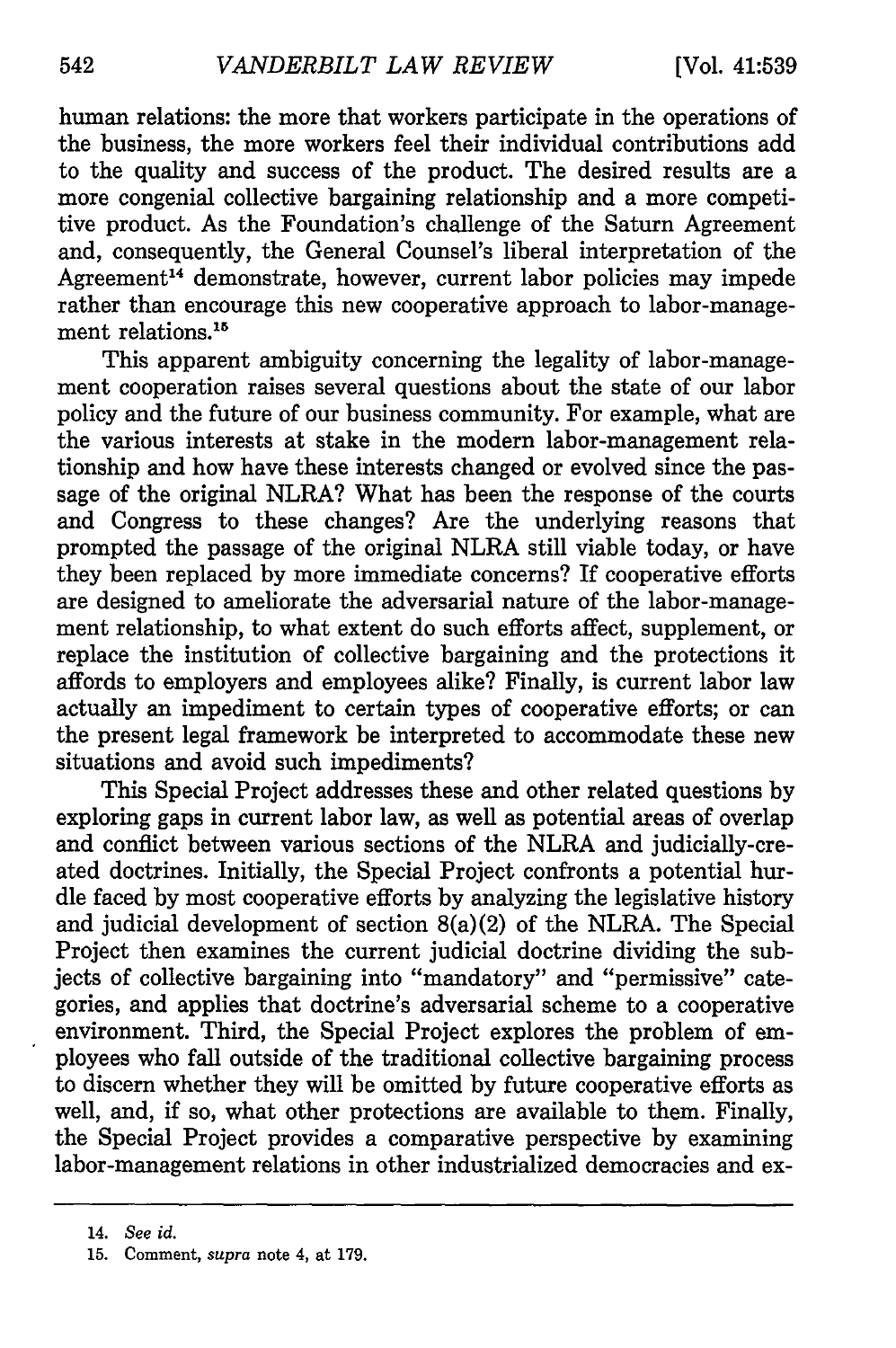amines how these governments implement more extensive cooperative structures than those presently found in the United States.

 $\bar{\mathcal{Q}}$ 

 $\bullet$